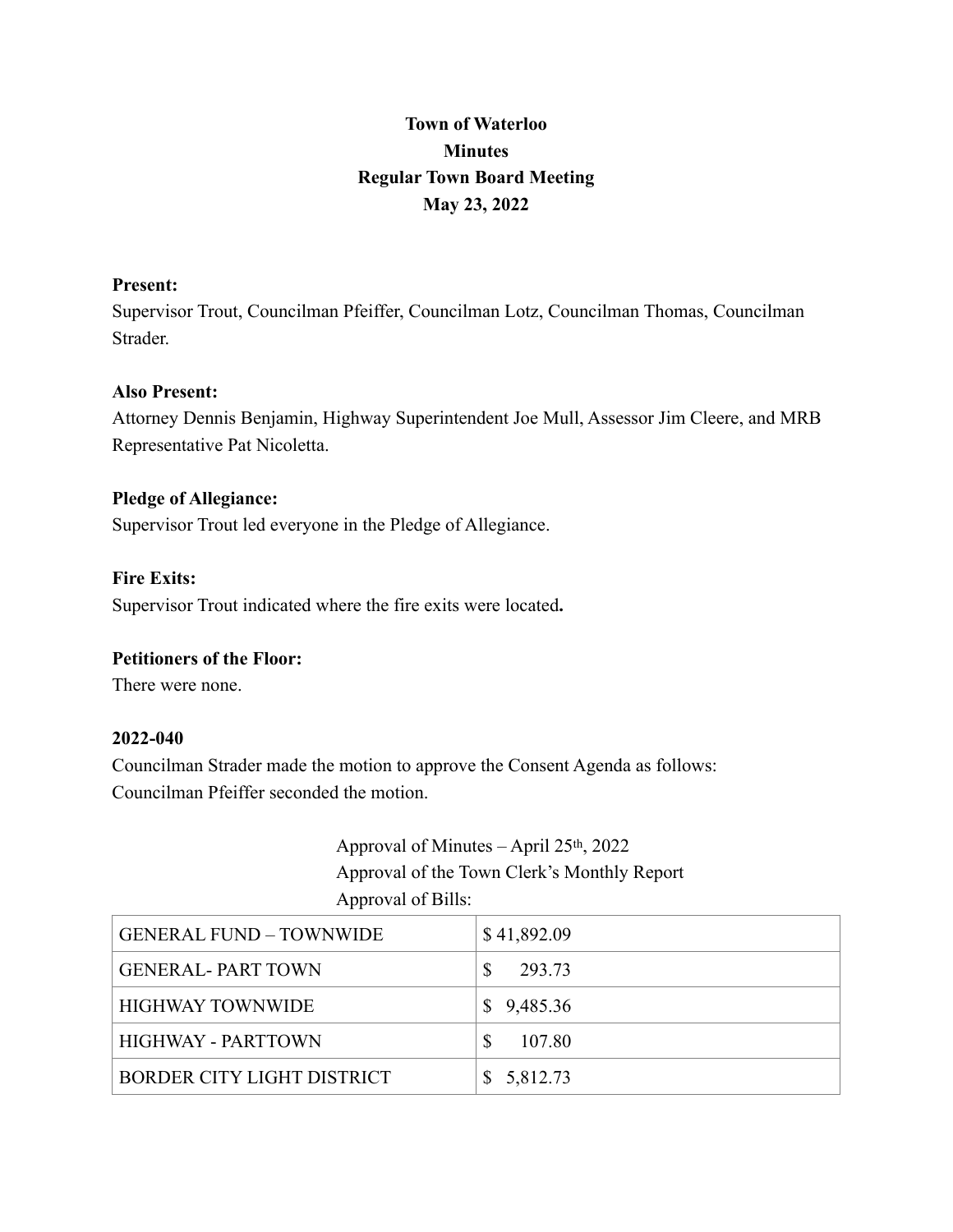| WATERLOO SEWER DISTRICT #1                            | 5,062.21<br>\$         |
|-------------------------------------------------------|------------------------|
| 5 & 20 SEWER DISTRICT                                 | 3,110.58<br>\$         |
| <b>BURGESS ROAD WATER DISTRICT</b>                    | \$11,420.84            |
| BORDER CITY WATER DISTRICT                            | 9,118.80<br>S          |
| POWDERLY ROAD WATER DISTRICT                          | $\mathbf S$<br>265.91  |
| <b>BREWER ROAD SOUTH</b>                              | 3,061.70<br>S          |
| RTE 96, REED, HECKER, MILLS, KINGS<br>WD <sub>5</sub> | $\mathbf S$<br>102.35  |
| PRE-EMPTION WATER DISTRICT 6                          | $\mathbb{S}$<br>157.10 |
| TOTAL:                                                | \$89,891.20            |

# TOTAL: \$ 89,891.20

# Approval of the Canine Report

**AYE** NAE Supervisor Trout Councilman Pfeiffer Councilman Strader Councilman Thomas Councilman Lotz

The motion was carried.

# **2022-041**

Counselman Lotz made the motion to accept the transfer ACH deposit of \$773.68 from the Public Funds Acct (X1260) to Water/Sewer Acct (X1270) for a deposit from OSCO for Water/ Sewer Account C2067 from LIWAP funding program through New York State. Councilman Thomas seconded it.

> **AYE NAE** Supervisor Trout Councilman Pfeiffer Councilman Strader Councilman Thomas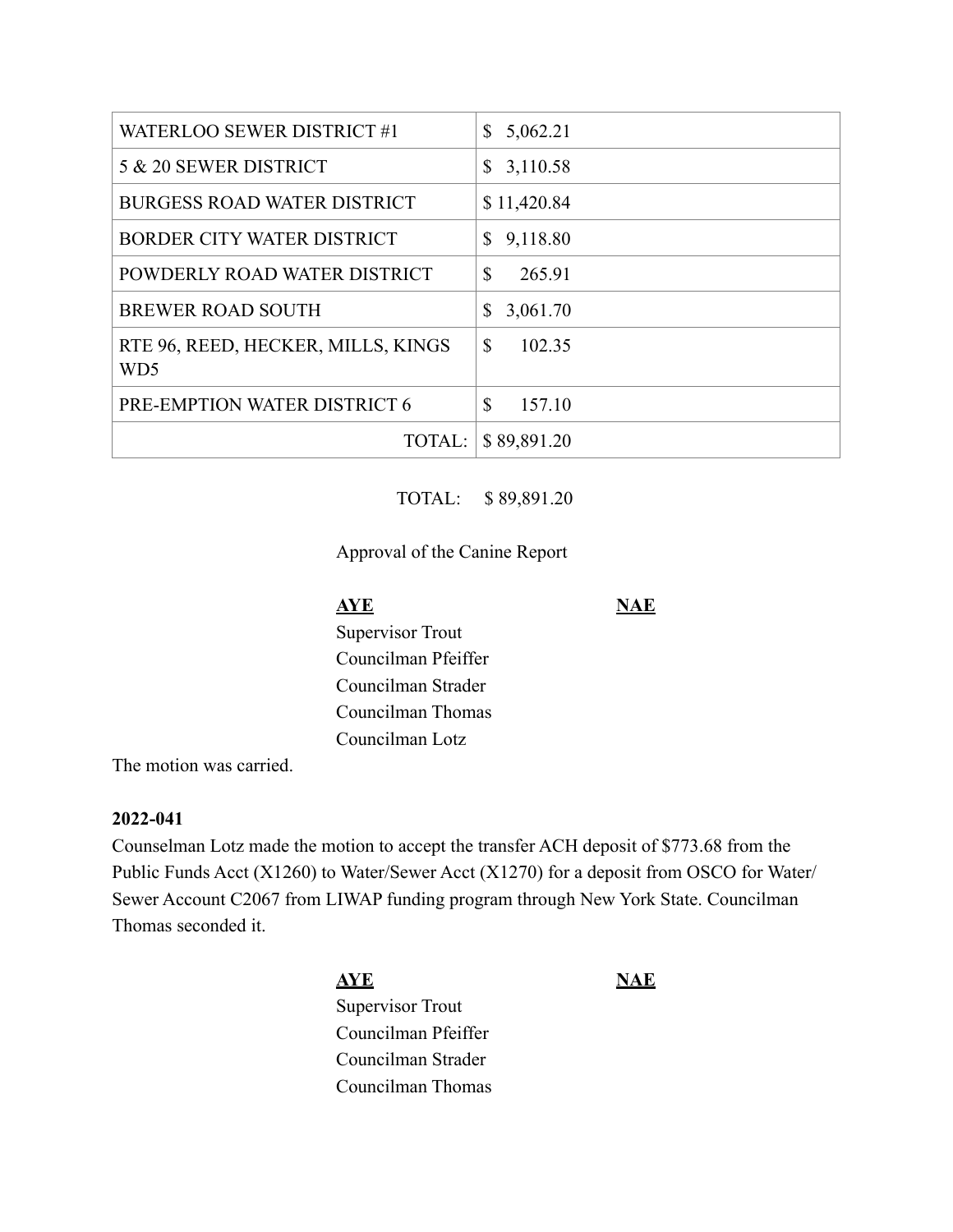# Councilman Lotz

The motion was carried.

### **2022-042**

Councilman Strader made the motion to accept the following transfers to clean up 2021 for the AUD to New York State: Trans from H2 Checking to W/S savings \$58,003.67 Trans from A233 Community Benefits to W/S savings \$106,767.39 Trans from Consolidated Checking to Public Fund \$280,171.36 Trans from W/S savings to Consolidated Checking \$232,743.91 Trans from Public Fund Saving to W/S savings \$691.67 Councilman Lotz seconded the motion.

# **AYE** NAE

Supervisor Trout Councilman Pfeiffer Councilman Strader Councilman Thomas Councilman Lotz

The motion was carried.

### **2022-043**

Councilman Thomas made the motion to approve:

William Herman will be retiring full- time from the Town of Waterloo Highway Department on June 19, 2022.

Mr. Herman will be maintaining a part- time position with the Waterloo Highway Department with the start date of June 20, 2022.

Mr. Herman has over 38 years of employment with the Town of Waterloo and is eligible for the retirement bonus. This will be paid out in the June 22nd, 2022, payroll check, as a special check. The amount is calculated to be \$30,800.00.

Councilman Lotz seconded the motion.

# **AYE NAE** Supervisor Trout Councilman Pfeiffer Councilman Strader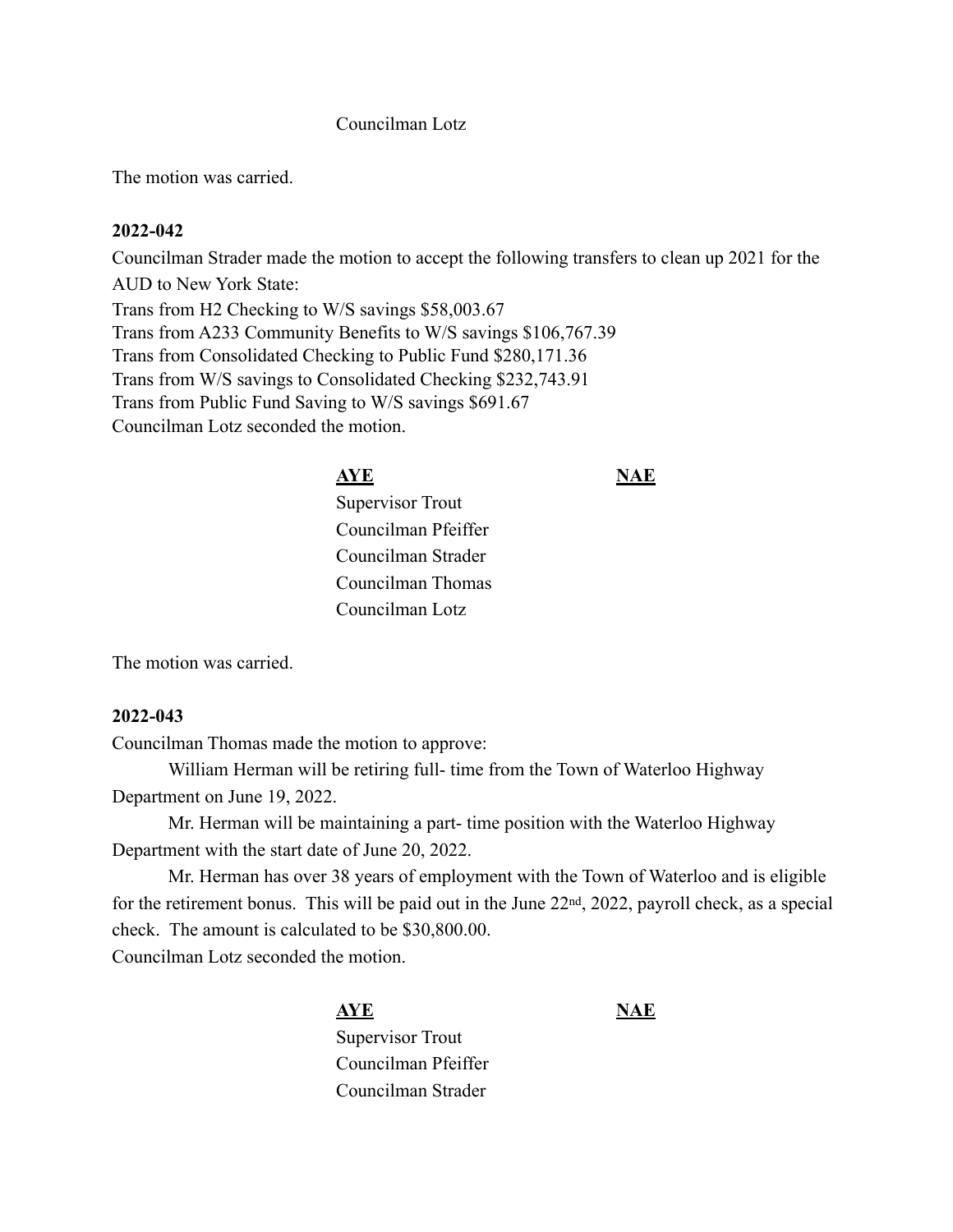# Councilman Thomas Councilman Lotz

The motion was carried.

# **2022-044**

Councilman Strader made the motion to accept the transfer \$95.00 from the Public Funds (X1260) to Waterloo Town Clerk Account in lieu of contractual checks and deposit slips withdrawn from account by Community Bank for payment of items. Councilman Thomas seconded the motion.

# **AYE** NAE

Supervisor Trout Councilman Pfeiffer Councilman Strader Councilman Thomas Councilman Lotz

The motion was carried.

# **2022-045**

Councilman Pfeiffer made the motion to approve the Standard Workday and reporting Resolutions for the following appointed officials James Cleere, Assessor (Term ending 9-30-2025) and Rosemarie Marsh, Town Clerk (Term ending 12-31-2022) and for the following elected official Conrad Struzik, Town judge (Term ending 12-31-2023). Councilman Lotz seconded the motion.

> **AYE NAE** Supervisor Trout Councilman Pfeiffer Councilman Strader Councilman Thomas Councilman Lotz

The motion was carried.

**Committee Reports:**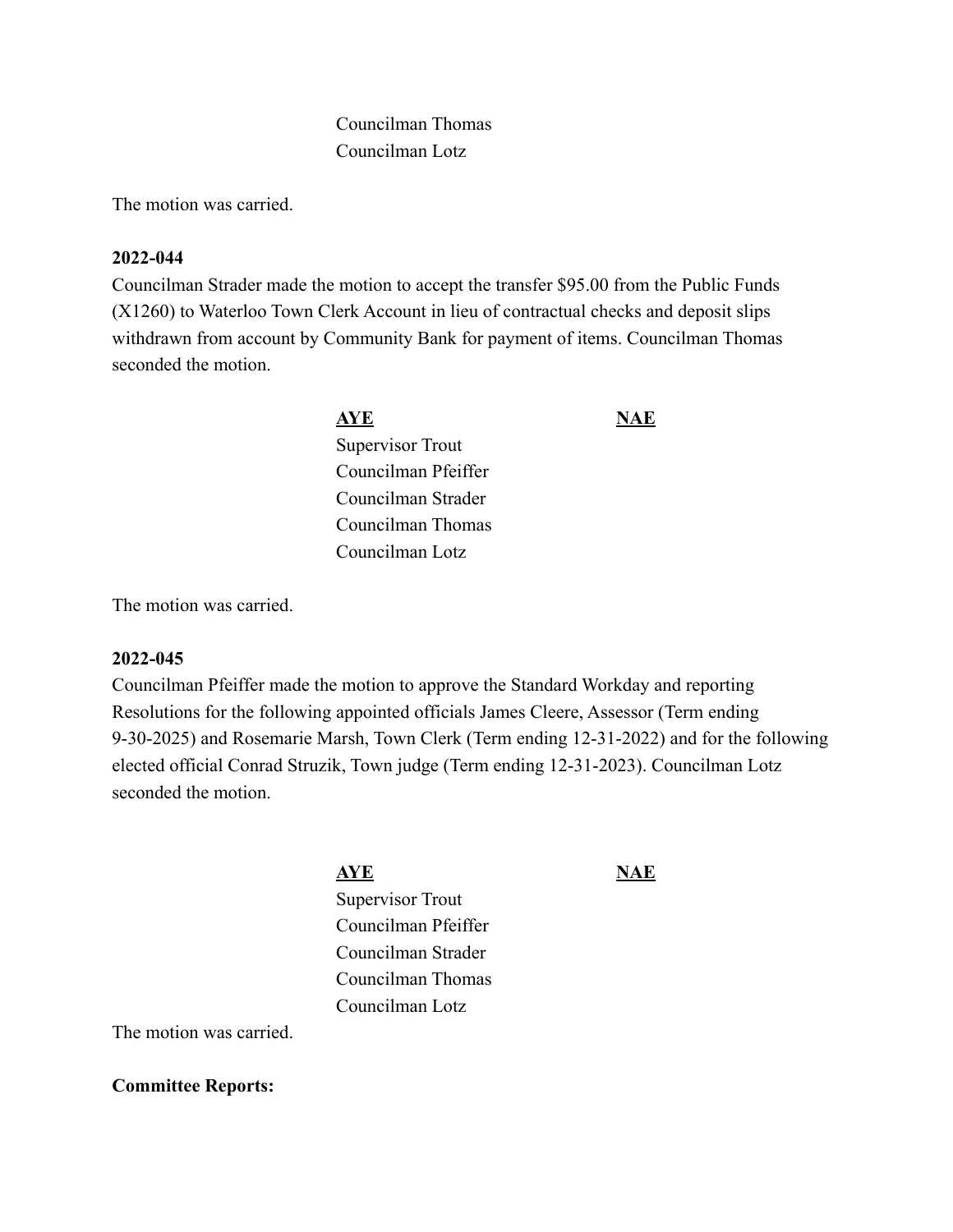Councilman Lotz and Highway Superintendent Joe Mull briefly discussed a report they received on the Proposed Seneca Lake State Park Sewer Hook -Up Project. MRB Representative also joined the discussion. Pat Nicoletta stated that the proposed project is looking to extend water and sewer flow by 25,000 to 40,000 gallons daily. He stated that as far as he knew, the City of Geneva was not taking any more flow at this time. He had two concerns. The first being, could Waterloo even accommodate that kind of flow? And secondly, will the city of Geneva want to take that added flow? After more discussion, including sewer direction, it was stated that perhaps Waterloo was out of this project. More details are needed.

#### **2022-046**

Councilman Pfeiffer discussed the needs and concerns that Assessor Jim Cleere has with Planning Board members attendance at meetings and the seriousness of the issues that can and have arrived from absences. There was much discussion about this subject and a few options were presented. Councilman Pfeiffer made the motion to approve a \$50.00 Regular Planning Board Member payment per meeting and \$100 Chairman of the Board payment per meeting. Councilman Thomas seconded the motion.

|                                                                                                                                                                                                                                                | <u>AYE</u>          | NAE |
|------------------------------------------------------------------------------------------------------------------------------------------------------------------------------------------------------------------------------------------------|---------------------|-----|
|                                                                                                                                                                                                                                                | Supervisor Trout    |     |
|                                                                                                                                                                                                                                                | Councilman Pfeiffer |     |
|                                                                                                                                                                                                                                                | Councilman Strader  |     |
|                                                                                                                                                                                                                                                | Councilman Thomas   |     |
|                                                                                                                                                                                                                                                | Councilman Lotz     |     |
| $\mathbf{r}$ . The contract of the contract of the contract of the contract of the contract of the contract of the contract of the contract of the contract of the contract of the contract of the contract of the contract of th<br>$\cdot$ 1 |                     |     |

The motion carried.

Councilman Strader asked a question to Pat Nicoletta pertaining to the USDA grant. He asked now that the AUD is complete, may we now apply for the grant. Supervisor Trout stated that we had already applied for the grant, but the USDA was waiting for us to complete the AUD. Pat Nicoletta stated that he would reach out in the coming weeks to the USDA to find out what else needs to be done. We may potentially have to apply for a higher amount. Quotes may have to be updated as well as new bids to demonstrate the need for funds. This will be revisited and reported on.

Assessor Jim Cleere reported that grievance day is on the 24th for assessments. There were 4 or 5 items on the Planning Board and the Zoning Board had a few denials for variances. There were a couple of permits and a few complaints about properties.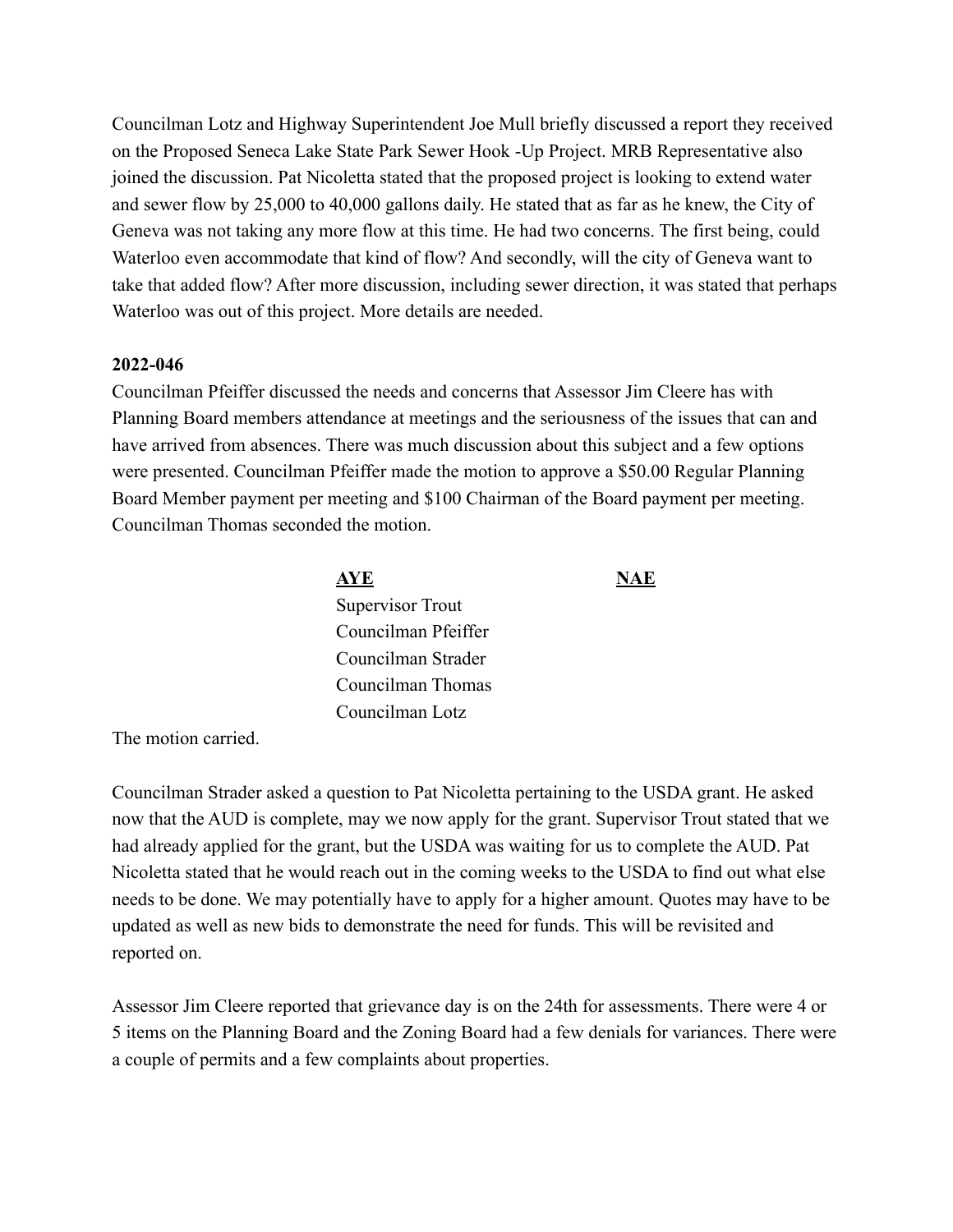Highway Superintendent Joe Mull awarded bids to Suit Kote for oil and stone on Powderly Road and Riccelli Northern for the rest of the road paving work. Joe stated that they have stockpiled stone at the Little League Field and thanked Jim Cleere. Two people have been hired, Nash Ridley for the Highway Department and Joe Shaffer for the Water and Sewer Department. They will start on May 31, 2022.

Joe announced that they will be selling the old excavator at auction and using monies from that sale towards the purchase of a new one. Joe also said that he was working on obtaining quotes for a new truck.

MRB representative Pat Nicoletta spoke on the meter pricing and will be continuing to work on updated numbers from what we've had. We may be looking at \$50-60,000 for all four meters. Pat stated that based on his evaluation so far, the three pump stations -wet well parts- on 5&20 will need to be replaced. Jarod has completed his man-hole survey which will be incorporated into that project as well. Mr. Nicoletta stated that he was working on the joint grant for the Town & Village and that the Village will take the lead on this future project. SEQR process will be completed in June. Everything is moving forward.

# **Supervisor Comments:**

Supervisor Trout would like to send a letter of congratulations to Phyllis Dunlap as she was the recipient of the 2022 Welles Award from the Waterloo Library & Historical Society.

# **2022-047**

Supervisor Trout asked if the Town would pay \$60.00 for a FL Times ad to congratulate our Waterloo High School graduates to post on July 2, 2022. Councilman Lotz made the motion for the Town to pay for the ad, and Councilman Strader seconded the motion.

**AYE NAE** 

Supervisor Trout Councilman Pfeiffer Councilman Strader Councilman Thomas Councilman Lotz

The motion was carried.